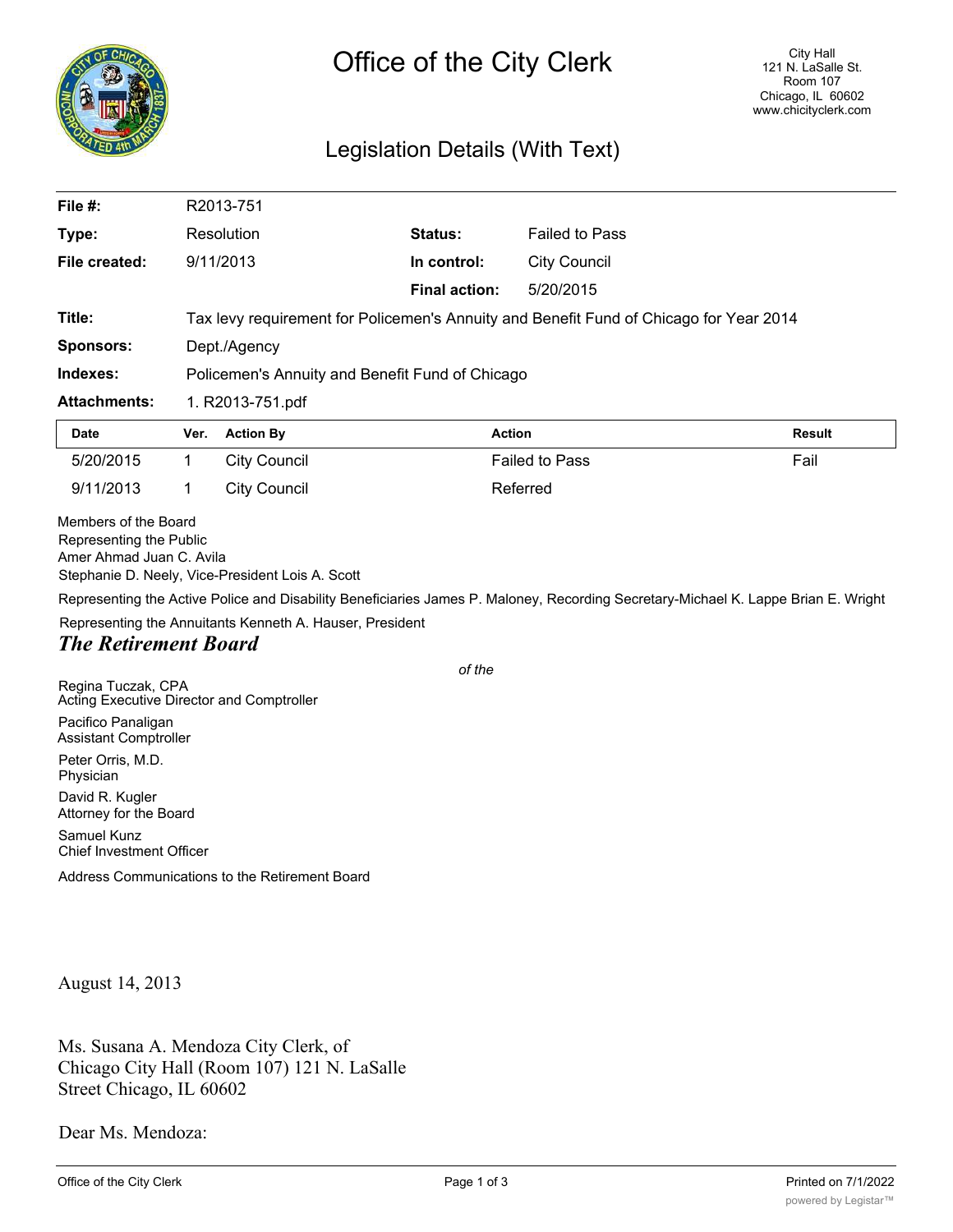In accordance with Chapter 40, Act 5, Article 5, Section 168-Financing, the Policemen's Annuity and Benefit Fund of Chicago is hereby requesting \$188,431,000 for the 2014 tax levy. In addition to the financing requirements of the Illinois Statutes, attached is a copy of the 2013 Funding Resolution adopted by the Retirement Board of the Policemen's Annuity and Benefit Fund of the City of Chicago at their meeting held July 26, 2013.

Regina Tuczak Executive Director and Comptroller Encl.

Sincerely,

## SG -.21 Hd OZ9MEI0Z

## **2013 FUNDING RESOLUTION OF THE POLICEMEN'S ANNUITY AND BENEFIT FUND OF CHICAGO**

WHEREAS, the Illinois Pension Code 40 ILCS 5/5-101 et. sq. (the "Code") and the pertinent sections found therein relating to the Policemen's Annuity and Benefit Fund of Chicago provide that an estimate of the amount of required contributions in each year to meet the statutory purposes of said Fund shall be certified to the City Council by the Retirement Board of said Fund: Now, therefore,

BE IT RESOLVED, That pursuant to the applicable provisions of the Code, as amended provides in part:

Sec. 5-177. Other city contributions - Estimates. The board shall estimate the amounts required each year to be contributed by tlie city to pay all annuities and benefits hereunder and administrative expenses. All amounts shall be paid *annually by the city into the fund from the taxes levied and collected for the Fund.*

The Retirement Board of the aforesaid Fund hereby estimates that the sum which will be required to be contributed by the City for all annuities, benefits and administrative expenses of this Fund for the year 2014, on an actuarial basis, in accordance with the provisions of the aforesaid Act, for the purpose of providing revenue for this Annuity and Benefit Fund is \$513,698,000.

Resolved, the Fund requests payment of \$513,698,000 to adequately credit the reserves established under the Code. The Fund nevertheless is aware of the limitation imposed upon it by Section 5/168 that provides for a tax levy based on 2.00 multiplier produces a sum of \$188,431,000;

AND BE IT FURTHER RESOLVED, that the Recording Secretary of the Retirement Board be instructed to submit a copy of this resolution to the said City Council.

«

I, James P. Maloney, Recording Secretary of the Retirement Board of" the Policemen's Annuity and Benefit Fund